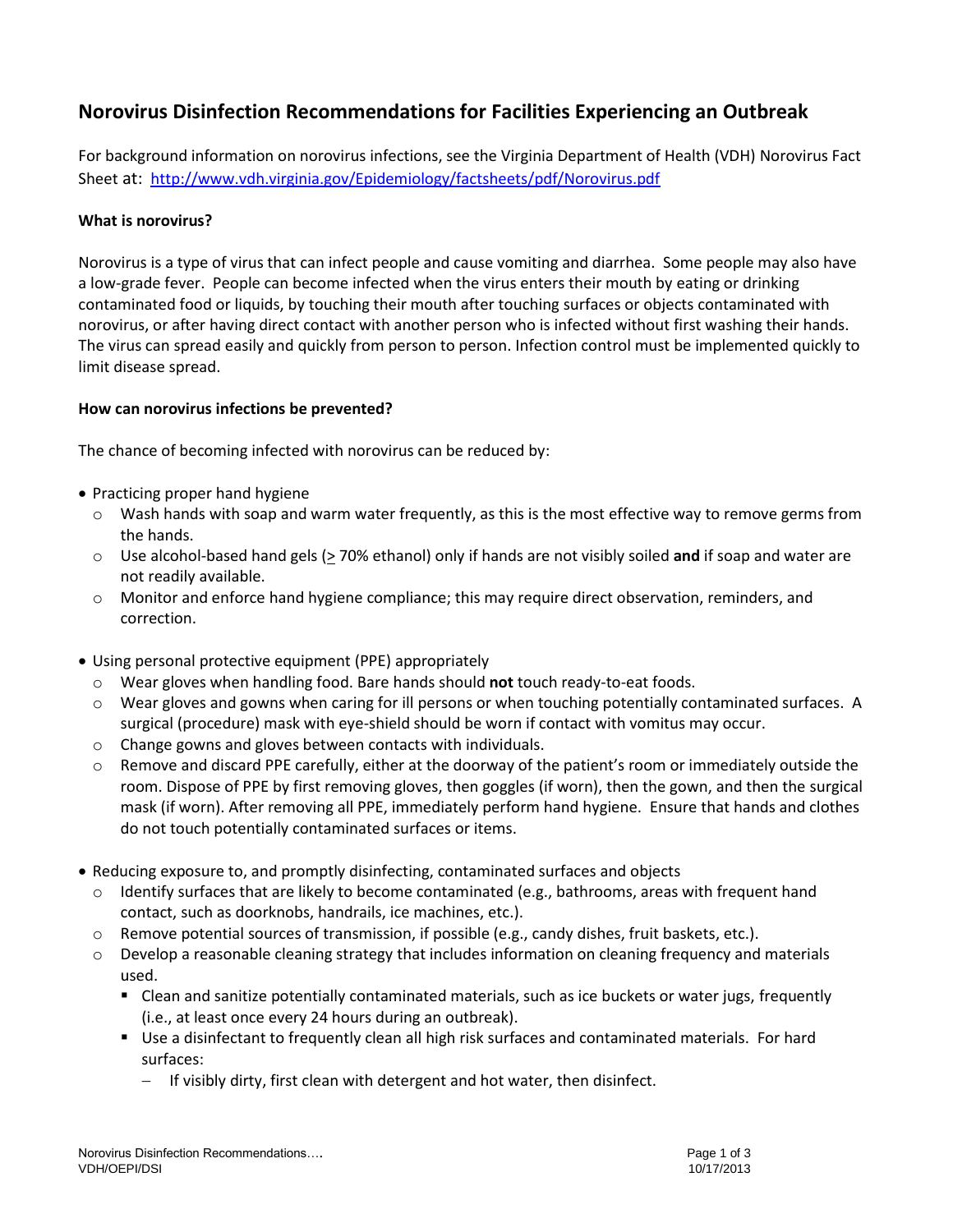- An inexpensive but effective disinfectant is a freshly-prepared dilute (unscented) bleach solution. For hard, non-porous environmental surfaces the Centers for Disease Control and Prevention (CDC) recommends a minimum concentration of 1,000 ppm with a one minute contact time. However, areas with high levels of soiling may require up to 5,000 ppm chlorine bleach. Commercially available sodium hypochlorite bleach is available in several concentrations. Follow manufacturer's instructions for diluting concentrated bleach with water to attain recommended concentrations. Since chlorine bleach may damage some materials, spot test an area to be cleaned before applying to a visible surface. Use only in well-ventilated areas.
- For surfaces that food might contact, disinfection must be followed by 1) a clear-water rinse, and 2) a final wipe down with a dilute sanitizing bleach solution prepared in accordance with the bleach manufacture's recommendations. (Alternative products to bleach include accelerated hydrogen peroxide, chlorine dioxide, quaternary ammonium compounds, or 75% ethanol. A list of products registered with the U.S. Environmental Protection Agency (EPA) as disinfectants for norovirus is available at [www.epa.gov/oppad001/list\\_g\\_norovirus.pdf.](http://www.epa.gov/oppad001/list_g_norovirus.pdf) These products should be used according to the product label for concentration, contact time, and handling.
- $\circ$  Clean body fluid spills (e.g., feces, vomit) potentially contaminated with norovirus using these steps:
	- Wear a disposable mask, gloves, eye-shield, and plastic disposable apron/gown. Disposable shoe covers may also be considered. Of note, environmental cleaning using a more concentrated disinfectant may require a heavier duty glove than a simple non-sterile latex/vinyl glove.
	- Use paper towels to soak up excess liquid. Transfer these and any solid matter into a plastic bag.
	- Clean the soiled area with detergent and hot water, using a disposable cloth.
	- $-$  Disinfect the contaminated area with a disinfecting agent.
	- Dispose of single-use gloves, eye-shields, apron, and cloths into a plastic waste bag. Place any reusable personal protective equipment (e.g., gloves) in a separate plastic bag.
	- Remove mask and dispose into the waste bag.
	- Seal the waste bag.
	- Wash hands thoroughly using soap and water for at least one minute and then dry them thoroughly.
	- Wear disposable gloves and place the waste bag into another plastic bag and seal. Place the bag containing re-usable personal protective equipment (if applicable) into another plastic bag and seal.
	- $-$  Remove gloves. Wash hands thoroughly using soap and water for at least one minute and then dry them thoroughly.
	- Dispose of the waste bag. Deliver the re-usable personal protective equipment (if applicable) to the appropriate area for cleaning according to manufacturer's recommendations.
- $\circ$  Heat disinfect (i.e., pasteurize) items that cannot be subjected to chemical disinfectants. A temperature greater than ~70ºC (158ºF) for up to 30 minutes may be necessary.
- o Remove norovirus from dishes and utensils through routine washing practices.
- $\circ$  Manage contaminated carpets in a three step process: 1) clean with carpet detergent and hot water, 2) disinfect by applying an appropriate agent, if available, and 3) steam clean (158°F for five minutes or 212°F for one minute). The use of an appropriate disinfecting agent in the reservoir for the steam cleaning solution may be considered. Do **not** dry-vacuum carpets or buff hard-surface floors.
- $\circ$  Be alert for the potential for cross-contamination, such as using the same cloth to clean bathroom surfaces and wipe down tables, and take steps to prevent cross-contamination from occurring.
- Laundering soiled clothing and linens